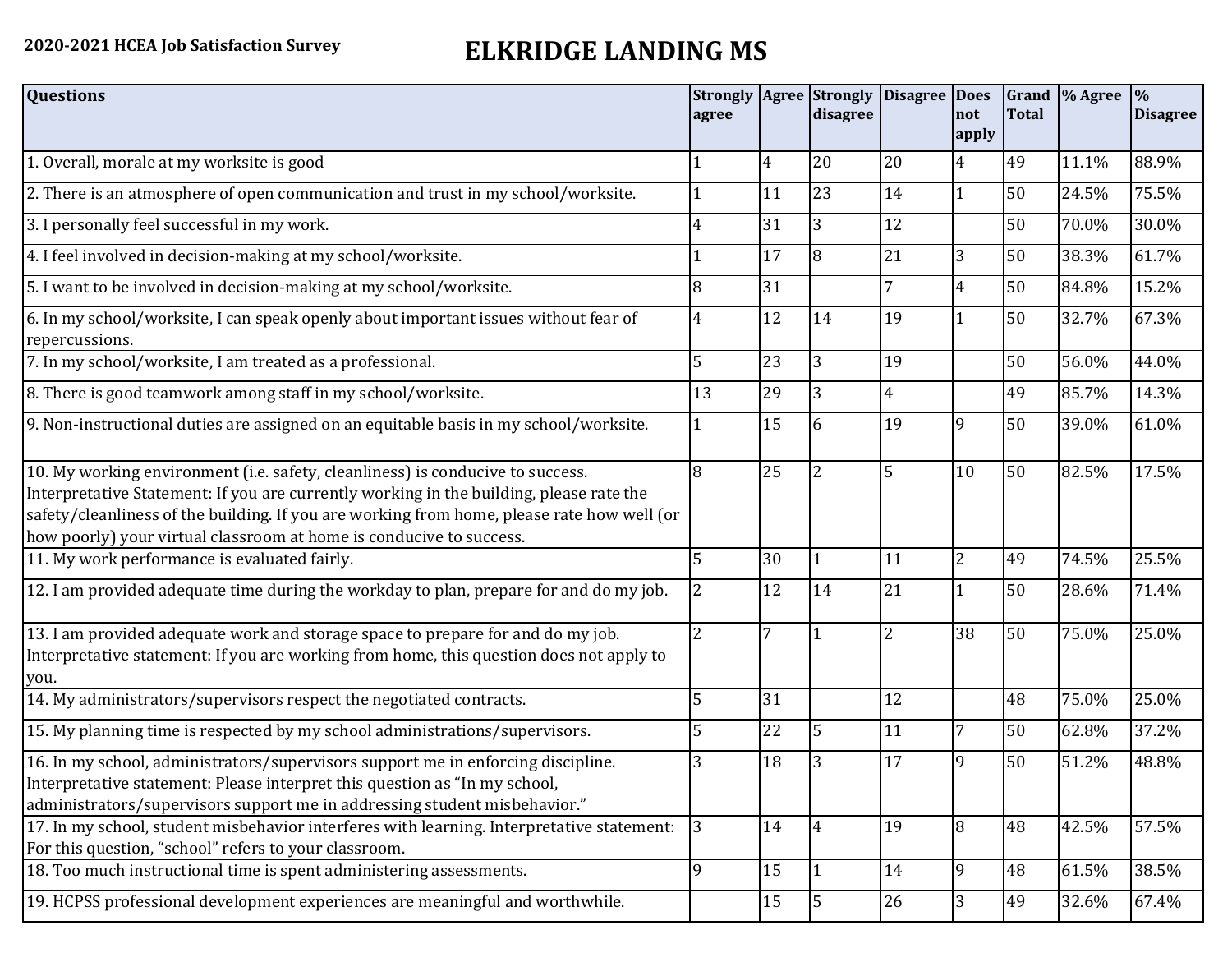## **2020-2021 HCEA Job Satisfaction Survey ELKRIDGE LANDING MS**

| 20. Increased workload has contributed to a decline in my morale.                                                                                          | 27             | 15 |                 | 8              |                | 50 | 84.0% | 16.0% |
|------------------------------------------------------------------------------------------------------------------------------------------------------------|----------------|----|-----------------|----------------|----------------|----|-------|-------|
| 21. I am paid fairly.                                                                                                                                      |                | 15 | 18              | 16             |                | 50 | 32.0% | 68.0% |
| 22. I have confidence in the leadership exhibited by the HCPSS Superintendent.                                                                             |                | 21 | $7\overline{ }$ | 19             |                | 48 | 45.8% | 54.2% |
| 23. I have confidence in the leadership exhibited by the Howard County Board of<br>Education.                                                              |                | 19 | $7\overline{ }$ | 21             | 1              | 48 | 40.4% | 59.6% |
| 24. I have confidence in the leadership exhibited by the Howard County Education<br>Association (HCEA).                                                    | 18             | 27 | $\overline{2}$  | $\overline{2}$ |                | 49 | 91.8% | 8.2%  |
| 25. I feel that HCPSS offers me the possibility of advancing professionally in the field of<br>education.                                                  | 3              | 26 | 4               | 10             | 7              | 50 | 67.4% | 32.6% |
| 26. In my position, I receive appropriate and adequate support and training.                                                                               | $\overline{2}$ | 30 | I2              | 15             |                | 49 | 65.3% | 34.7% |
| 27. During this current school year, I have experienced harassing behavior from<br>colleagues.                                                             |                | 4  | 21              | 25             |                | 50 | 8.0%  | 92.0% |
| 28. During this current school year, I have experienced harassing behavior from<br>administrators/supervisors.                                             | 3              | 3  | 14              | 30             |                | 50 | 12.0% | 88.0% |
| 29. During this current school year, I have experienced harassing behavior from parents.                                                                   |                | 8  | 13              | 25             | $\overline{4}$ | 50 | 17.4% | 82.6% |
| 30. At my school I spend most of my PIP time on non-instructional activities.                                                                              | 3              | 14 | l2              | 15             | 16             | 50 | 50.0% | 50.0% |
| 31. At my school our administrator includes time during PIP for teacher-initiated<br>collaboration.                                                        |                | 15 | $\overline{2}$  | 9              | 19             | 47 | 60.7% | 39.3% |
| 32. In my school, I spend too much time in meetings.                                                                                                       | 14             | 17 | 11              | 13             | 5              | 50 | 68.9% | 31.1% |
| 33. In my school, there is adequate support for special education students.                                                                                | 5              | 16 | $7\overline{ }$ | 20             | $\mathbf{1}$   | 49 | 43.8% | 56.3% |
| 34. My administrator/supervisor provides people working from home with flexibility in<br>their workday.                                                    | 3              | 37 | l 1             | 6              | $\overline{2}$ | 49 | 85.1% | 14.9% |
| 35. My administrator/supervisor has reasonable expectations of workload for staff while<br>in virtual learning.                                            | $\overline{4}$ | 20 | $7\overline{ }$ | 18             |                | 49 | 49.0% | 51.0% |
| 36. Students have adequate technology and tools (hardware/software/connectivity) to<br>participate in virtual learning.                                    | 4              | 32 |                 | 11             | $\overline{2}$ | 50 | 75.0% | 25.0% |
| 37. Staff have adequate technology hardware (e.g. computers, document cameras, other<br>technology hardware) to meet the requirements of virtual learning. | 5.             | 30 | $\overline{2}$  | 12             | $\mathbf{1}$   | 50 | 71.4% | 28.6% |
| 38. HCPSS has provided the software I need to do my job and collaborate with colleagues.                                                                   | 7              | 37 | 1               | 4              | 1              | 50 | 89.8% | 10.2% |
| 39. The software and online services provided by HCPSS to do my job are difficult and/or $\vert 6 \vert$<br>time-consuming to use.                         |                | 18 | l1              | 23             | $\overline{2}$ | 50 | 50.0% | 50.0% |
| 40. In my class, I feel that students are engaged in virtual learning                                                                                      | 1              | 20 | $ 9\rangle$     | 14             | 6              | 50 | 47.7% | 52.3% |
|                                                                                                                                                            |                |    |                 |                |                |    |       |       |